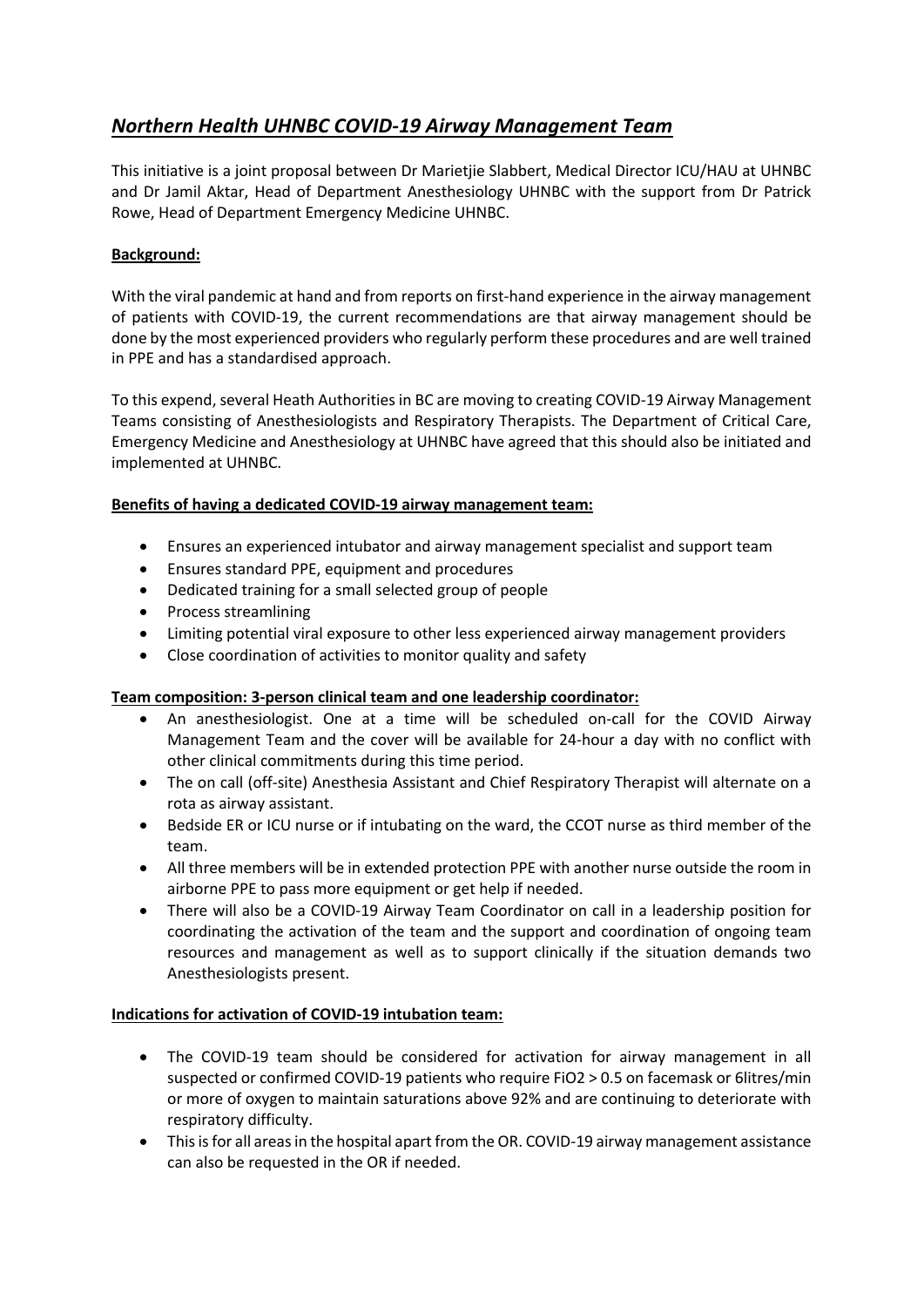- DNR C0/M3 patients will not be intubated and code status needs to be established in all before the team is activated.
- If the treating physician identifies a patient who is suspected or confirmed COVID-19 positive and fits the intubation criteria, they should contact the COVID-19 Airway Team Coordinator via switchboard. The Coordinator will contact the Regional Triage Intensivist on duty as per the COVID Airway Team Activation Protocol (that will also be circulated).
- Patients who are peri-arrest or need immediate ("crash") intubations will need to be intubated by the ER or ICU team unless there is time to wait for the COVID-19 intubation team. Immediate requirement for intubation however should not be delayed.

#### **Equipment requirements and standard operating procedures:**

- Dedicated PPE including full body suits and hoods will be available for the COVID-19 Airway Management Team.
- Dedicated airway equipment including a video laryngoscope will be immediately available for the team.
- Regular training sessions and debrief on putting on and taking off of PPE will be specifically arranged for the COVID-19 management team.
- As required simulation session will be arranged for the team.

## **Physician aspect of COVID-19 intubation team:**

The team will be consisting of a selected group of anesthesiologists who will not have any other clinical commitments when rostered to be on the COVID-19 Airway Management Team. One anesthesiologist will be rostered to be on the team for a 24-hour period. Call will be from home and they will not be required to be on sited but will be expected when called for a COVID-19 suspected or confirmed airway management, to be in attendance as soon as practically possible.

## **Leadership, physician coordination and quality control:**

Physician leadership, coordination and quality control will be provided on a continuous basis via a shared call schedule between the Head of Department of ICU and Head of Department of Anesthesiology who will act as COVID Airway Team Coordinator.

## **Rostering of physicians:**

Rostering will be done on a month-to-month basis while the team is required and to avoid conflict with other clinical scheduling.

## **Physician funding:**

• Emergency funding is approved for this group of anesthesiologists and physician leadership to provide this service during the COVID-19 pandemic. This physician funding is in place until such time that the team is no longer required and can be dissolved.